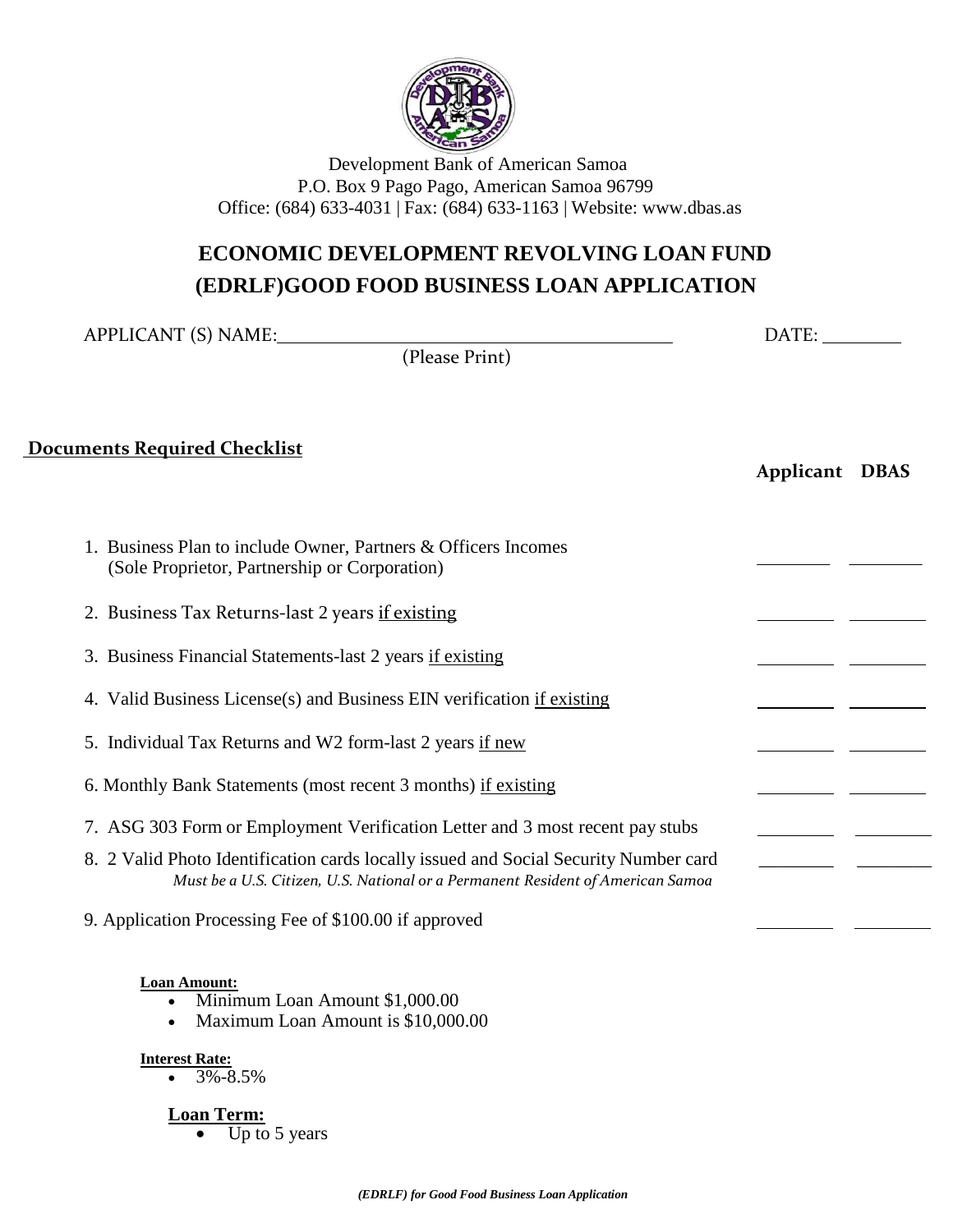

# **ECONOMIC DEVELOPMENT REVOLVING LOAN FUND (EDRLF) GOOD FOOD BUSINESS LOAN PROGRAM APPLICATION**

| Date:                                                                    |                     |      |                                          |                   |
|--------------------------------------------------------------------------|---------------------|------|------------------------------------------|-------------------|
| <b>BUSINESS INFORMATION</b><br>I.                                        |                     |      |                                          |                   |
| Name of Business:                                                        |                     |      |                                          |                   |
| Trade Name, if different:                                                |                     |      |                                          |                   |
| Address:                                                                 |                     |      |                                          |                   |
|                                                                          | <b>Street</b>       | City | <b>State</b>                             | Zip               |
| Phone Number:                                                            |                     |      | Date Business Established:               |                   |
| Type of Business:                                                        |                     |      |                                          |                   |
| Corporation                                                              | Year Chartered:     |      | State:                                   |                   |
| Partnership                                                              | Number of Partners: |      |                                          |                   |
| Sole Proprietorship                                                      |                     |      |                                          |                   |
|                                                                          |                     |      |                                          |                   |
| Type of Business (product produced or service provided:                  |                     |      |                                          |                   |
|                                                                          |                     |      |                                          |                   |
| Employer ID Number:                                                      |                     |      |                                          |                   |
| Name of Principal in Charge: 1988                                        |                     |      | Title:                                   |                   |
| List all Owners, Partners, Stockholders with 25% or more interest and/or |                     |      |                                          |                   |
|                                                                          |                     |      |                                          |                   |
| Name                                                                     | Address             |      |                                          | Social Security # |
| Name                                                                     | Address             |      |                                          | Social Security # |
|                                                                          |                     |      |                                          |                   |
| Name                                                                     | <b>Address</b>      |      |                                          | Social Security # |
| Number of Employees:                                                     |                     |      |                                          |                   |
| <b>Business Background</b><br>Π.                                         |                     |      |                                          |                   |
| Name of Affiliated Firms:                                                |                     |      |                                          |                   |
| History:<br>Start-Up Date:                                               |                     |      | Number of Years of Continuous Operation: |                   |
|                                                                          |                     |      |                                          |                   |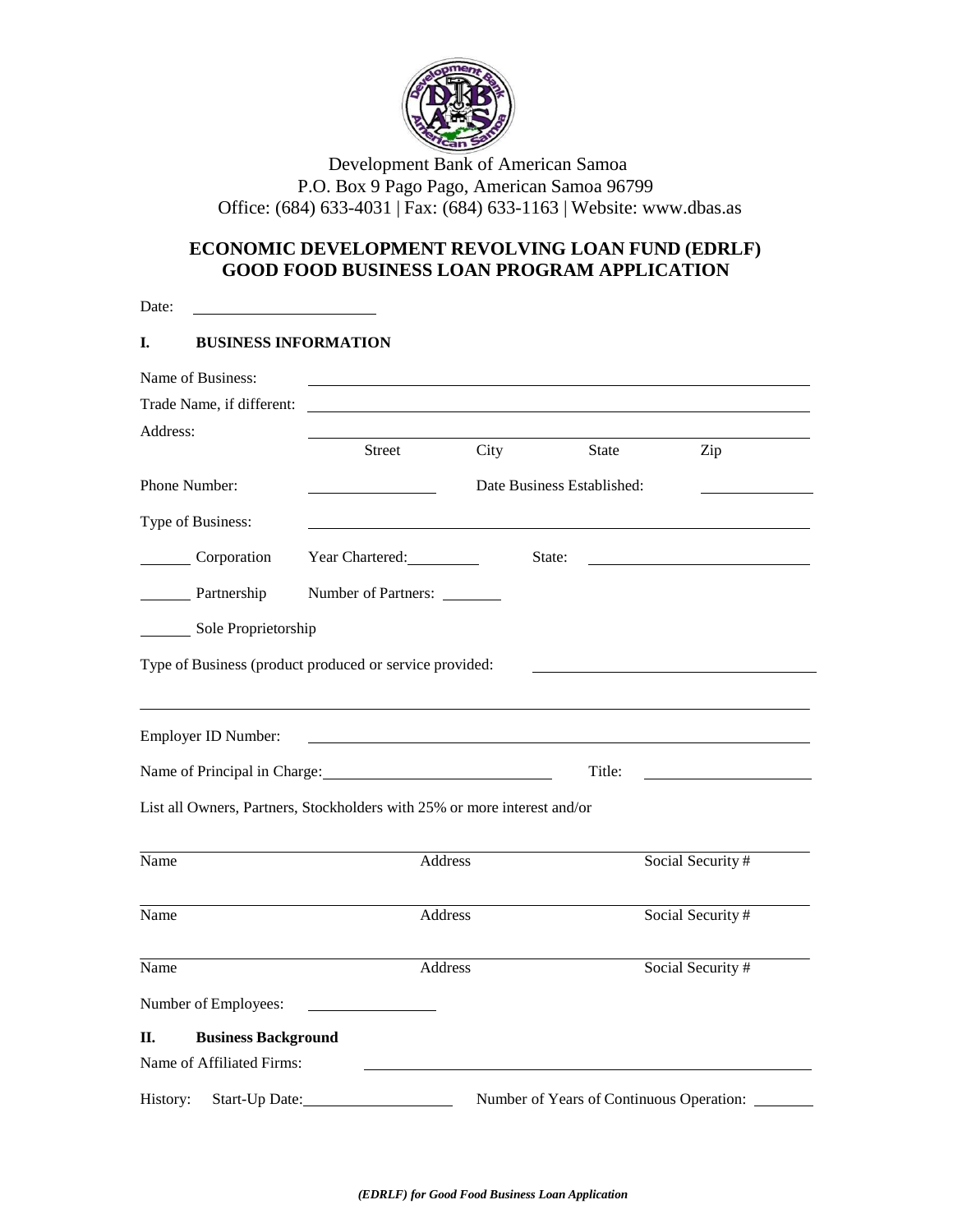

Other Information:

### **Acknowledgement**

I/We authorize the DBAS, ASG/DOC and its agents to conduct a credit investigation for the purpose of this loan.

I/We certify that financing is not otherwise available at terms that would reasonably assure the success of business project.

I/We certify that the business is not relocating outside of the Territory of American Samoa.

I/We certify that the information in this application, and all attached statements, is true and correct to the best of our knowledge.

Borrower: Date:

Borrower: Date:

Borrower: Date: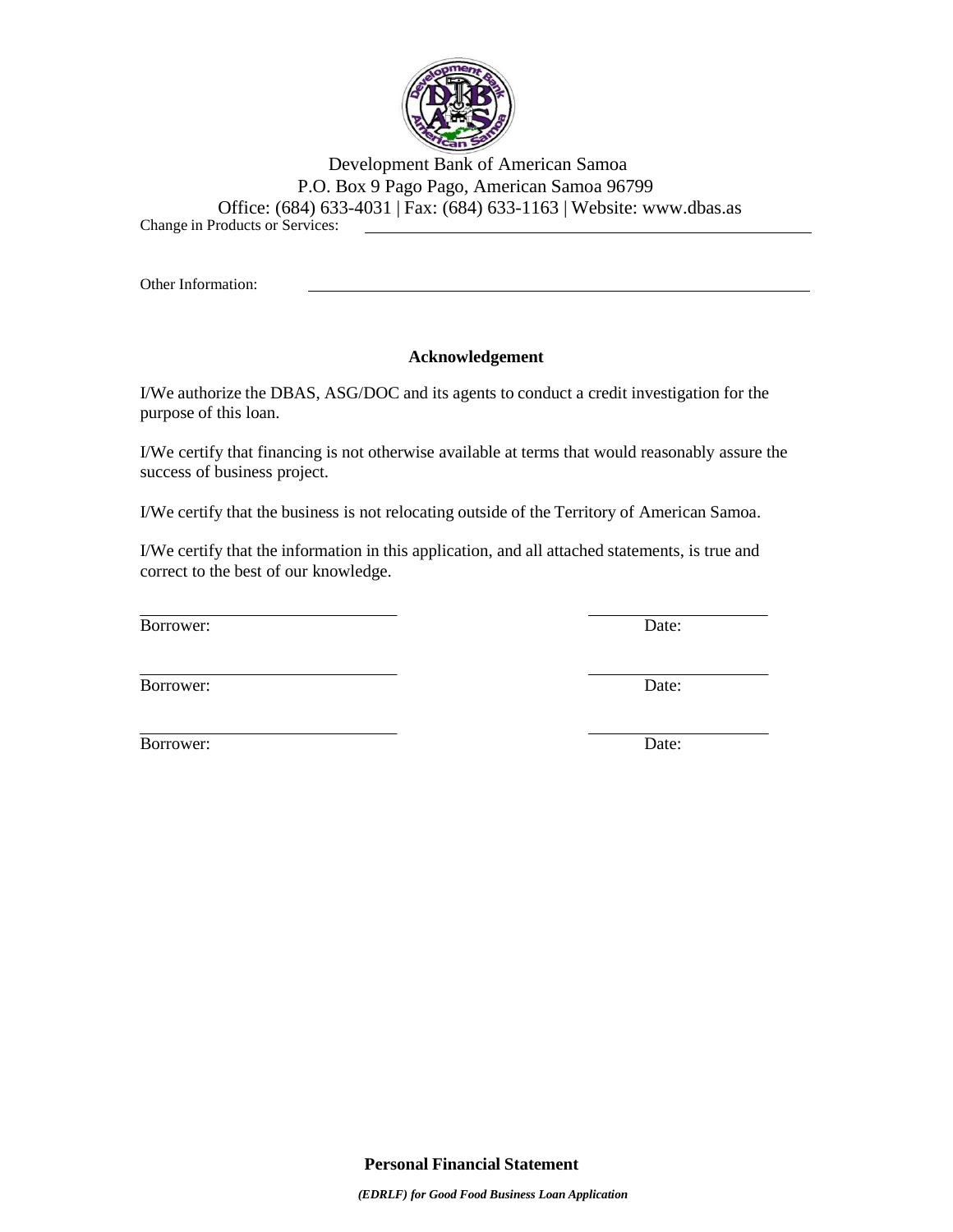

This statement applies as indicated by the following checked box:

| I am applying for separate individual credit in my name only and will be relying on my own income or assets and not the income or        |
|------------------------------------------------------------------------------------------------------------------------------------------|
| assets of another person to repay the credit requested. Only Sections 1, 3, and the reverse will be completed.                           |
| We are voluntarily applying jointly for credit and are providing information on all of our separate and jointly owned assets and income. |
| If we are the spouses of each other, we will complete all Sections including personal information about both spouses in Sections         |
| 1 and 2 and our separate and jointly owned assets and income in Section 3 and the reverse. If we are not the spouses of each             |
| other, each of us will complete Sections 1, 3 and the reverse of separate Personal Financial Statement forms.                            |
| This Statement relates to my separate individual guaranty of other person(s) or corporation and I will complete only Sections 1, 3       |

guaranty of other person(s) or corporation and I will and the reverse.

This Statement relates to our joint guaranty, which will be signed voluntarily by me and my spouse, guarantying the indebtedness of other person(s), partnership(s) or corporation(s) and all sections will be completed including personal information about my spouse in Section 2 and our separate and jointly owned assets and income in Section 3 and the reverse. If this Statement relates to a joint guaranty, which will be signed voluntarily by me and another person other than my spouse, guarantying the indebtedness of other person(s), each of us will complete Sections 1, 3 and the reverse of separate Personal Financial Statement forms.

*Note: The "Assets" portion of this Statement normally lists only that property that is owned entirely by the person(s) signing the Statement. If I include assets co-owned with others, I will indicate the name(s) of the co-owner(s) and the type of co-ownership, that isjoint tenancy, tenancy in common or tenancy by the entirety. My spouse will sign only when he/she is also completing this form.*

|                          | <b>SECTION 1- PERSONAL INFORMATION - Applicant/Guarantor</b> |                          | <b>SECTION 2 - PERSONAL INFORMATION - Co-Applicant</b> |
|--------------------------|--------------------------------------------------------------|--------------------------|--------------------------------------------------------|
| Name:                    |                                                              | Name:                    |                                                        |
| Address:                 |                                                              | Address:                 |                                                        |
| Position or Occupation:  | How Long:                                                    | Position or Occupation:  |                                                        |
| <b>Business Name:</b>    |                                                              | <b>Business Name:</b>    |                                                        |
| <b>Business Address:</b> |                                                              | <b>Business Address:</b> |                                                        |
| Social Security No:      | Age:                                                         | Social Security No:      | Age:                                                   |
| Home No:                 |                                                              |                          |                                                        |
| Business No:             | Business/Cell:                                               | Home No:                 | Business/Cell:                                         |
| Fax No:                  | Email:                                                       | Fax No:                  | Email:                                                 |

#### **SECTION 3 - STATEMENT OF FINANCIAL CONDITION AS OF:**

| <b>ASSETS</b>                        | <b>LIABILITIES</b>                               |  |  |  |
|--------------------------------------|--------------------------------------------------|--|--|--|
| Cash with ANZ:                       | Loans Payable - Secured & Unsecured:             |  |  |  |
| Cash with BOH:                       |                                                  |  |  |  |
| Cash with Other Banks:               |                                                  |  |  |  |
|                                      |                                                  |  |  |  |
| Accounts & Notes Receivable:         | Accounts Payable:                                |  |  |  |
| Marketable Securities:               | Charge Accounts:                                 |  |  |  |
| <b>Investment in Own Business:</b>   | Other:                                           |  |  |  |
| Life Insurance-Cash Value:           | <b>Unpaid Taxes:</b>                             |  |  |  |
| Value of Residence:                  | Residence Mortgages Payable:                     |  |  |  |
| <b>Other Real Estate:</b>            | Other Real Estate Mortgage Payable:              |  |  |  |
|                                      | <b>Installment Accounts:</b>                     |  |  |  |
| Automobiles: Make, Model & Year:     | Loans on Life Insurance:                         |  |  |  |
| Make, Model & Year:                  | <b>Other Liabilities:</b>                        |  |  |  |
| Title in the name of:                |                                                  |  |  |  |
| Other Personal Property & Furniture: |                                                  |  |  |  |
| Other Assets:                        | <b>TOTAL LIABILITIES:</b>                        |  |  |  |
|                                      | NET WORTH (Total Assets less Total Liabilities): |  |  |  |
| <b>TOTAL ASSETS:</b>                 | <b>TOTAL LIABILITIES NET WORTH:</b>              |  |  |  |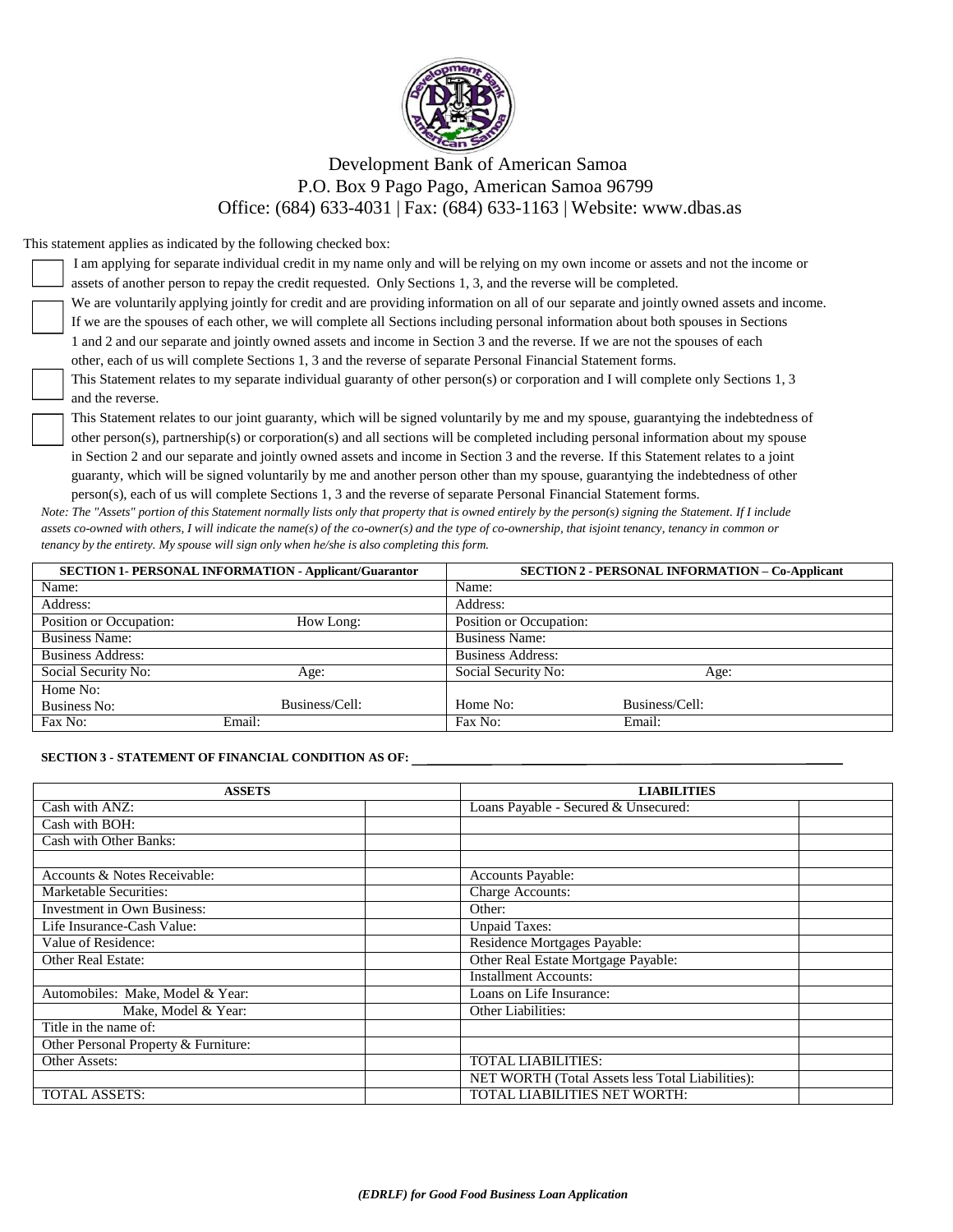

# Development Bank of American Samoa

P.O. Box 9 Pago Pago, American Samoa 96799

### Office: (684) 633-4031 | Fax: (684) 633-1163 | Website: www.dbas.as

| <b>MONTHLY INCOME</b>                    | <b>MONTHLY PAYMENTS</b>       |
|------------------------------------------|-------------------------------|
| <b>Applicants Gross Salary:</b>          | Rent or Mortgage:             |
| Overtime (constant & regular recurring): | Note Payments:                |
| <b>Bonus or Commissions:</b>             | Charge Accounts:              |
| Dividends & Interest:                    | Installment Loan:             |
| Rents:                                   | Loans on Life Insurance:      |
| Other (detailed):                        | Local Income Taxes:           |
|                                          | <b>Insurance Premiums:</b>    |
| SUBTOTAL - APPLICANT:                    | Alimony, Child Support, etc:  |
| SPOUSE'S GROSS SALARY (optional)         | Other Fixed Monthly Payments: |
| OTHER (detailed):                        |                               |
| <b>SUBTOTAL - SPOUSE:</b>                |                               |
| <b>TOTAL INCOME:</b>                     | <b>TOTAL PAYMENTS:</b>        |

### **SCHEDULE A. REAL ESTATE RESIDENCE** (Title to all real estate listed is in my name solely and unencumbered, except as noted)

| Location and<br>Description: | Title Held in<br>Name of: | Date<br>Acquired: | Original<br>Purch Price: | Market<br>Value: | Monthly<br>Payment: | Balance of<br>Mortgage: | Loan<br>Number: | To Whom<br>Estate is<br>Payable To: |
|------------------------------|---------------------------|-------------------|--------------------------|------------------|---------------------|-------------------------|-----------------|-------------------------------------|
|                              |                           |                   |                          |                  |                     |                         |                 |                                     |
|                              |                           |                   |                          |                  |                     |                         |                 |                                     |
|                              |                           |                   |                          |                  |                     |                         |                 |                                     |
|                              |                           |                   |                          |                  |                     |                         |                 |                                     |

### **SCHEDULE B. LIFE INSURANCE**

| Company<br>Name: | Agent<br>Name: | Policy<br>Number: | Amount of<br>Policy: | Cash<br>Value: | Loan Against<br>Policy: | Beneficiary: | To Whom<br>Policy is<br>Assigned: |
|------------------|----------------|-------------------|----------------------|----------------|-------------------------|--------------|-----------------------------------|
|                  |                |                   |                      |                |                         |              |                                   |
|                  |                |                   |                      |                |                         |              |                                   |
|                  |                |                   |                      |                |                         |              |                                   |
|                  |                |                   |                      |                |                         |              |                                   |

#### **SCHEDULE C. LOAN'S PAYABLE**

| Name & Address of<br>Holder/Note: | Loan<br>Number: | Original<br>Loan Amt: | Current<br>Balance: | Terms of<br>Repayment: | Maturity<br>Date: | Description of Assets Pledged: |
|-----------------------------------|-----------------|-----------------------|---------------------|------------------------|-------------------|--------------------------------|
|                                   |                 |                       |                     |                        |                   |                                |
|                                   |                 |                       |                     |                        |                   |                                |
|                                   |                 |                       |                     |                        |                   |                                |
|                                   |                 |                       |                     |                        |                   |                                |